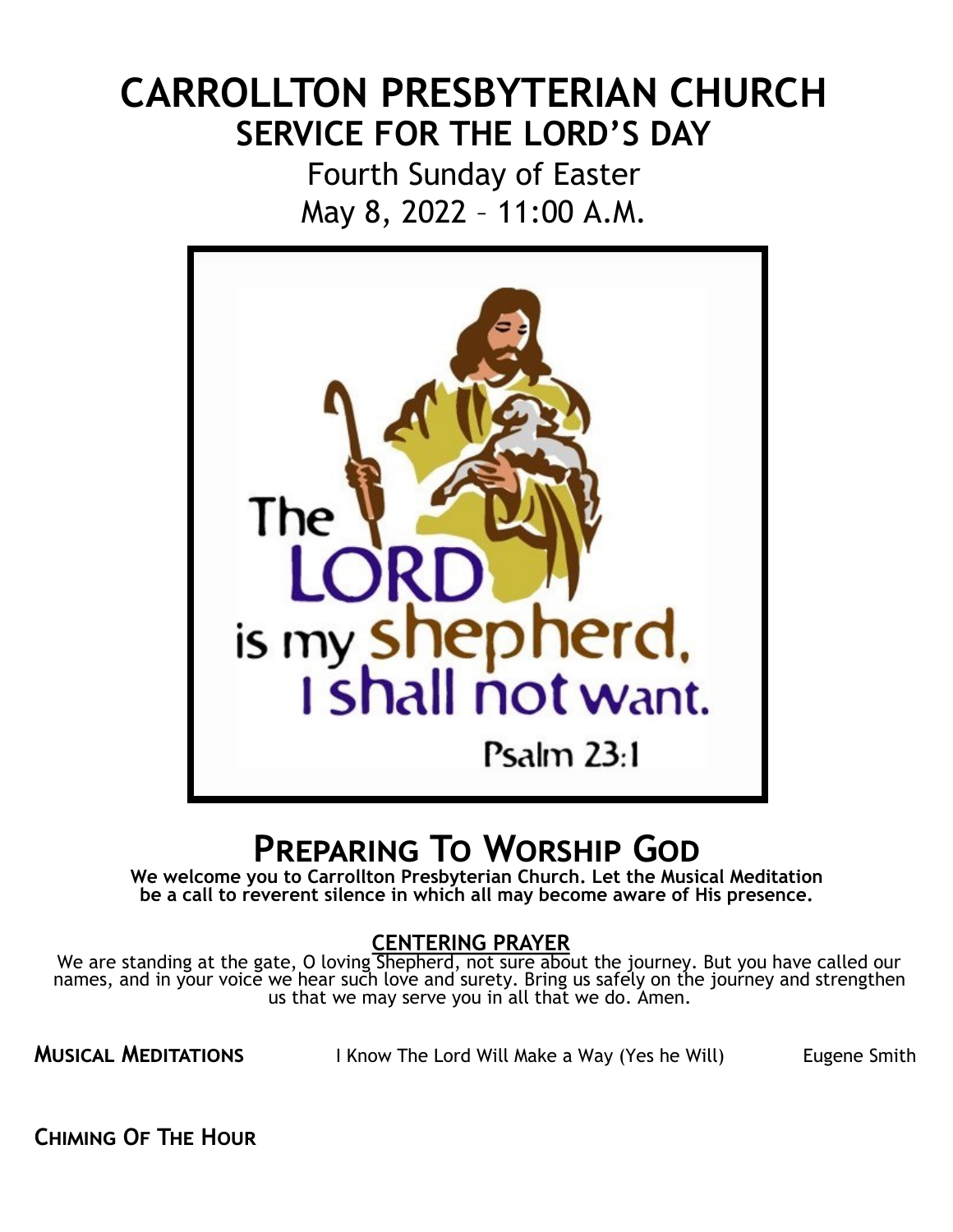## **Gathering Around God's Word**

### **OPENING SENTENCES Pat Sheffield**

This is the day that the Lord has made. **Let us rejoice and be glad in it!**

**WELCOME AND ANNOUNCEMENTS Pat Sheffield** 

**PRELUDE** The Gift of Love Hal H. Hopson Traditional English Melody

### **\*Call To Worship** Pat Sheffield

The earth belongs to the Lord, along with everything in it, **God shaped all that is from the seas and brought to life everything that takes a breath.** There is no doubt that God' goodness reaches even the smallest of creatures. **And God's quiet mercy covers us like a blanket.** Praise the Lord! **The Lord's name be praised!**

**\*Call To Confession** Pat Sheffield Even if we walk in the darkest of valleys, we have nothing to fear, for God is with us. Let us stand before the throne of the Lamb with confidence, trusting in God's desire to redeem and restore us.

\*HYMN **EXECUTE:** Great Is Thy Faithfulness **GTG # 39** 

### **\*Prayer of Confession** Pat Sheffield

**Lord, you invite us to live all our days in wonder, love, and praise. Yet we confess too often we choose to live in disappointment, indifference, and ingratitude. We turn a deaf ear to the neighbor in need and pretend we don't hear the cries of your hurting children. Forgive us, good Lord, and melt our hearts of stone with the tender warmth of your son Jesus whose love for us knows no bounds. Amen.**

### **\*Assurance of God's Grace** Pat Sheffield

Anyone who is in Christ is a new creation. The old life has gone; a new life has begun. Know that you are forgiven and be at peace.

### **We believe the good news of the gospel: in Jesus Christ we are forgiven! Thanks be to God!**

### **\*Passing OF THE PEACE Pat Sheffield**

Just as we have been forgiven in Christ, let us forgive and be at peace with one another, saying, "the peace of our Lord be with you."

**And also with you!**

Let us share the peace of Christ with one another.

**\*Gloria Patri** GTG # 581 **Glory be to the Father, and to the Son, and to the Holy Ghost. As it was in the beginning, is now and ever shall be. World without end! A-men. A—men.**

## **Listening For God's Word**

**PRAYER FOR ILLUMINATION PRAYER FOR ILLUMINATION** 

This is the Word of the Lord! **Thanks be to God!**

**PSALTER READING** Psalm 23 Pew Bible OT Page # 501

\*HYMN **\*Hymn My Shepherd Will Supply My Need** GTG # 803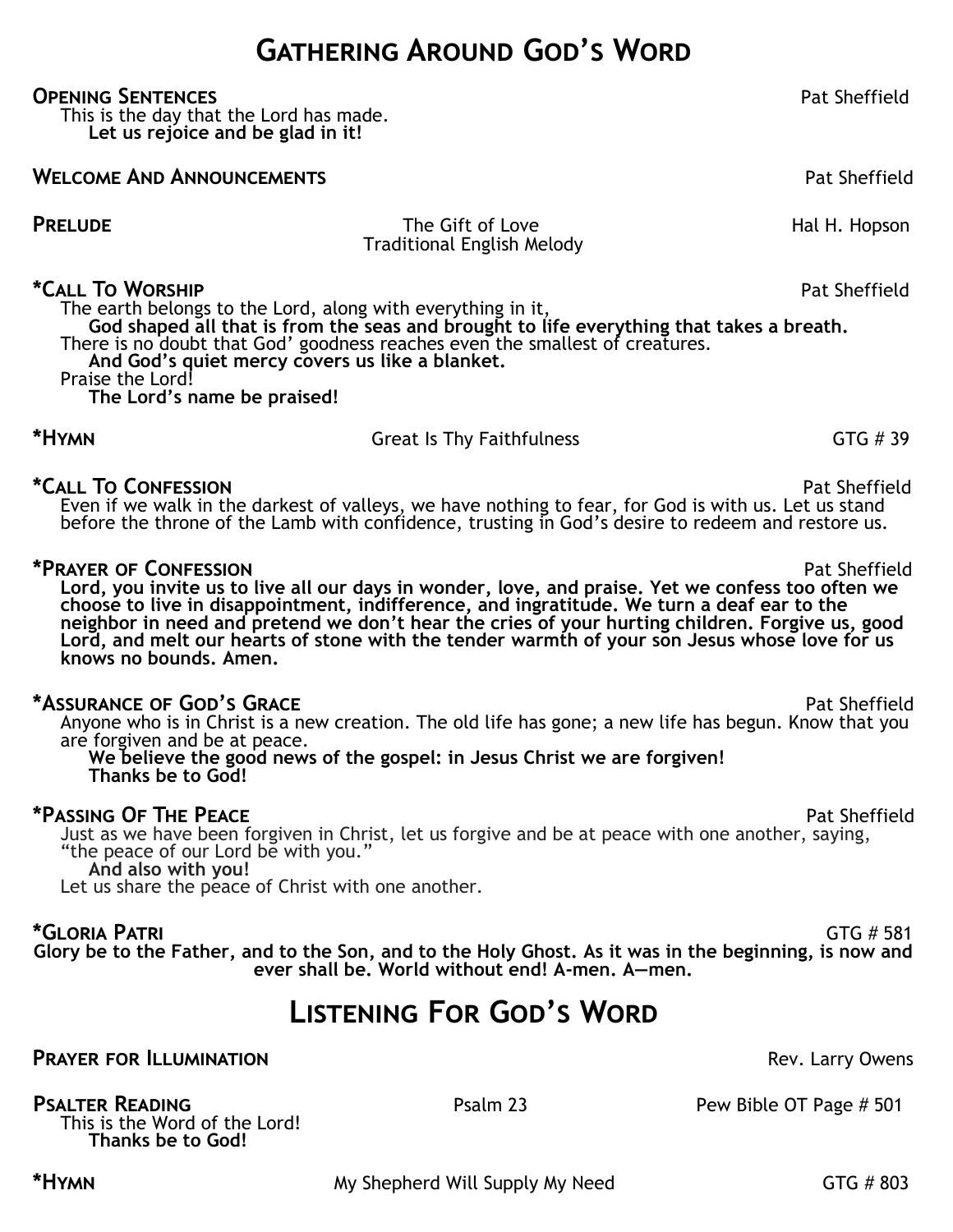**SERMON CONSUMBLE CONSUMED SERMON Praying Our Way Through <b>Rev. Larry Owens** 

## **Responding To God's Word**

### \***AFFIRMATION OF FAITH** - from the Heidelberg Confession **Rev. Larry Owens** Rev. Larry Owens

Q1:What is your only comfort in life and in death?

**That I belong– body and soul, in life and in death– not to myself but to my faithful Savior, Jesus Christ, who at the cost of his own blood has fully paid for all my sins and has completely freed me from the dominion of the devil; that he protects me so well that without the will of my Father in heaven not a hair can fall from my head; indeed, that everything must fit his purpose for my salvation. Therefore, by his Holy Spirit, he also assures me of eternal life, and makes me wholeheartedly willing and ready from now on to live for him. May it be so. Amen.**

### **PRAYERS OF THE PEOPLE AND THE LORD'S PRAYER <b>EXAMPLE 2008** Rev. Larry Owens **Our Father, who art in heaven, hallowed be thy name. Thy Kingdom come, thy will be done, on earth as it is in heaven. Give us this day our daily bread, and forgive us our debts as we forgive our debtors. And lead us not into temptation, but deliver us from evil, for thine is the kingdom, and the power, and the glory forever. Amen.**

### **MOMENT FOR STEWARDSHIP** MOMENT **FOR STEWARDSHIP**

### **The Presentation of Our Pledges**

Today is Pledge Sunday.

As the Offertory Music is played, you are invited to come forward and present your Pledge Card by dropping it into one of the plates on the Communion Table

**OFFERTORY** Will You Come and Follow Me?

**\*The Doxology** Praise God From Whom All Blessings Flow GTG # 606 **Praise God from whom all blessings flow. Praise God all creatures here below. Praise God above ye heavenly hosts. Praise Father, Son, and Holy Ghost. Amen.**

**\*Prayer of Thanksgiving** Rev. Larry Owens

## **Following God Into The World**

**\*HYMN Savior Like A Shepherd Lead Us GTG** # 187

\*CHARGE AND BENEDICTION **EXECUTE:**  $Rev.$  Larry Owens

**\*Postlude** Cornerstone Liljero, Morgan, Mote, & Myrin

 The livestream does not end until the conclusion of the Postlude. Please refrain from talking until after the Postlude.

**\*** You are invited to stand, if able

**We are live streaming this service so people can join us wherever they are; therefore, your image may show up on our broadcast. Thanks to everyone who is viewing from home. You are as much a part of this service as anyone attending in person. You add power to our congregation's prayer and praise.**